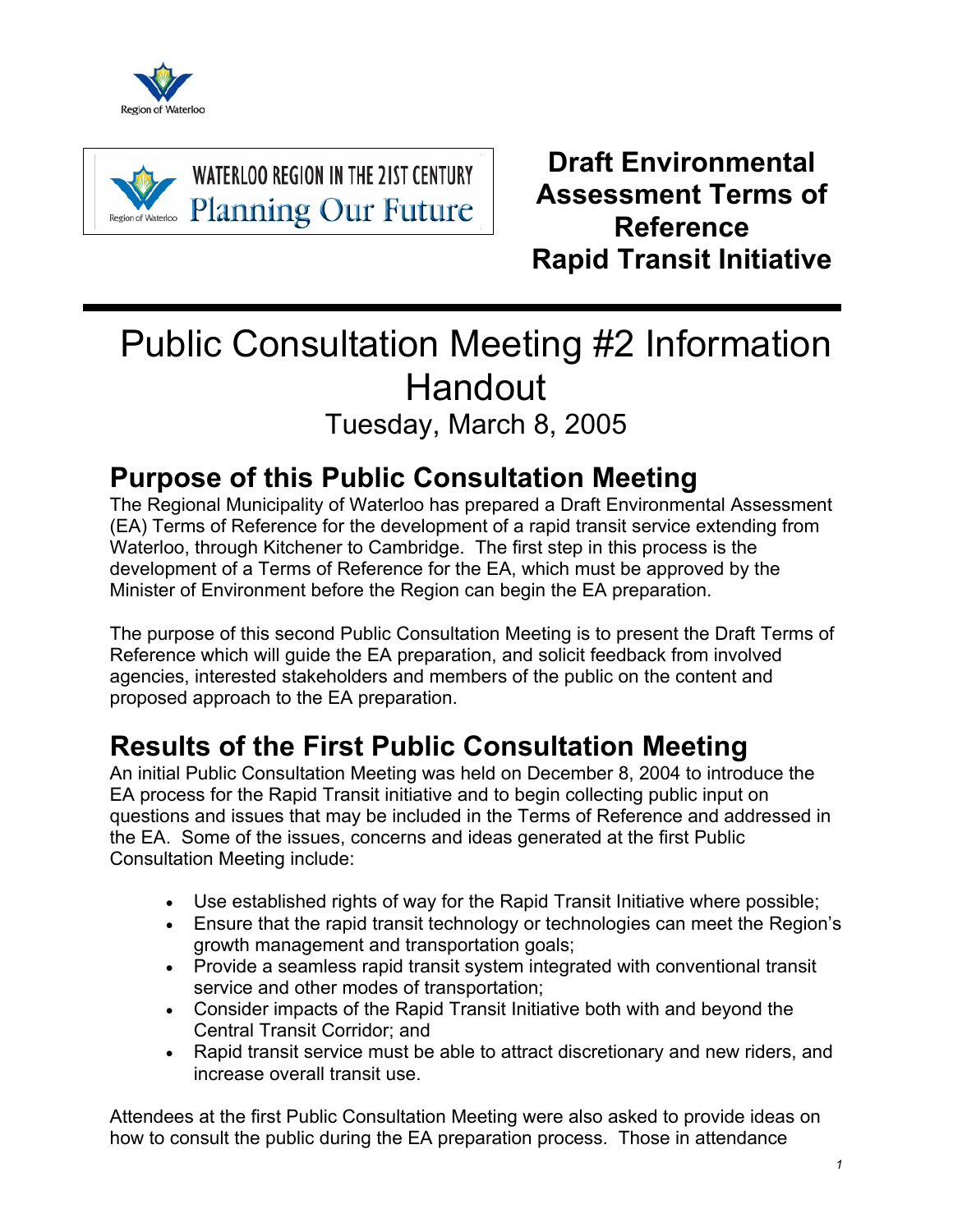

preferred the public consultation meeting forum, as well as workshops and engaging neighbourhood associations. Preferred means of notifying the public included newspaper ads and articles, the Region's web site, radio, television, flyers and direct mailing.

### **Background**

*What is the Region undertaking?* The Ontario EA Act applies to "undertakings" by municipalities. For this Environmental Assessment and Terms of Reference, the Region's undertaking may be described and defined as:

- a proposed rapid transit system,
- that is located within the primary re-urbanization area identified in the Regional Growth Management Strategy and includes:
	- o one or more proposed rapid transit technologies,
	- o one or more proposed rapid transit routes,
	- o several proposed rapid transit stations, and
	- $\circ$  one or more proposed facilities to connect rapid transit with other transportation modes.

*What is Rapid Transit?* Rapid Transit involves new forms of transit service designed to increase travel speed, reliability, passenger comfort and convenience in order to be more competitive with car travel. A number of technologies are available for rapid transit in the Region of Waterloo (such as light rail transit and bus rapid transit), along a number of alternative routes. The best choices for the Rapid Transit initiative will be decided by the Individual Environmental Assessment to be conducted by the Region.

*Where Would Rapid Transit Operate?* – The exact routing of a rapid transit service in Waterloo Region has not been finalized. Routing is one of the key topics of the draft Terms of Reference and thus also the Individual Environmental Assessment to be conducted by the Region. At this time, the general information known about the proposed route is that it will be within the study area identified for the individual Environmental Assessment (see Exhibit 1). This area follows the general line of the potential Central Transit Corridor identified by the Region in the *Regional Official Policies Plan*. However, for this environmental assessment, the Region is proposing a specific study area, and thus more detail than is present in the ROPP. The study area represents the primary reurbanization area identified in the Regional Growth Management Strategy, plus an additional 500 metres on all sides. This proposed study area extends approximately 30 kilometres from the north edge of Waterloo, through Kitchener to the Galt City Centre in Cambridge. Consistent with this study area, the proposed route will be within the urban areas of the Region, including the Mercedes Industrial/Commercial Area and does not affect the firm countryside line approved by Regional Council on June 24, 2003.

The Region believes that this approach will assist its efforts to direct where, when and how future growth in the Region should best occur. The Region also believes that rapid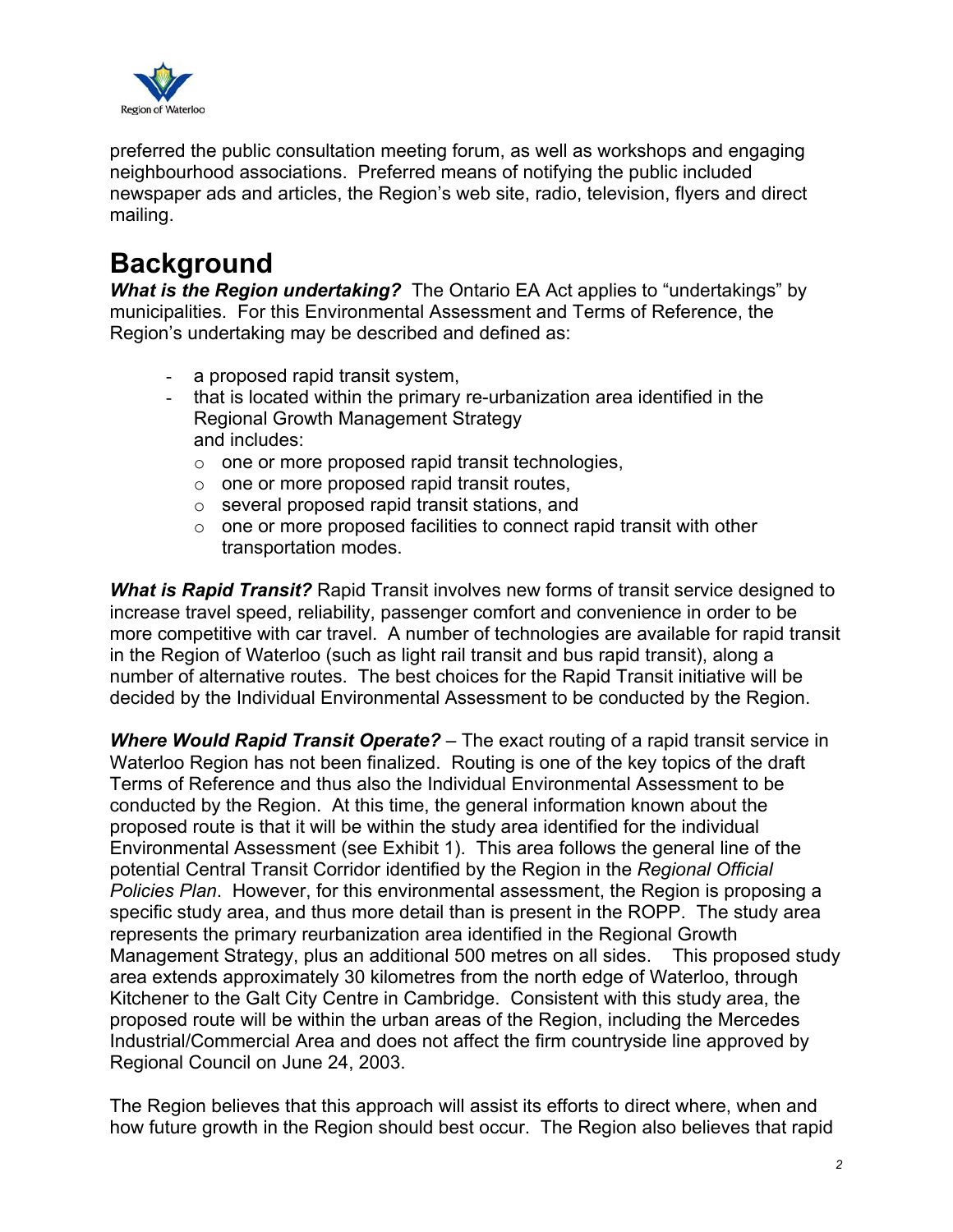

transit service running within this study area will act as a catalyst to attract investment in more intensified redevelopment, reshape our urban form and support and revitalize our core areas. The study area is also the location of the most used transit services currently operating in the Region.

*What is an Individual Environmental Assessment?* An Individual or "Full" Environmental Assessment (EA) is a process used in Ontario to determine the possible impacts of proposed municipal infrastructure projects, both positive and negative. For this environmental assessment, the Region wishes to ensure that it considers a broad and appropriate range of benefits and impacts. Further, the Region seeks a result that will provide major benefits, while avoiding or minimizing adverse impacts.

An Individual EA process must satisfy all applicable environmental assessment requirements of the Federal and Ontario governments. The Ontario process begins with the submission of a Terms of Reference for approval by the Minister of Environment documenting how the Individual EA will be conducted.

It is important to note that according to the EA Act of Ontario, the "environment" that is studied in this process includes not only natural conditions of air, land, water, plant and animal life and human beings, but also social, economic and cultural conditions affecting us and our communities.

### **Draft Terms of Reference Circulation & Notification**

The Draft Terms of Reference has been circulated to the appropriate government agencies for their review, and has been posted on the Region's project web site for public viewing at **www.region.waterloo.on.ca/transitEA**. Notification of this Public Consultation Meeting #2 was also mailed to those attending Public Consultation Meeting #1, and others who have expressed an interest in the project.

### **Summary of the Draft Terms of Reference Contents**

The Draft Terms of Reference is presented in the following three parts:

#### **Part 1: Background**

- 1. Introduction to the Terms of Reference includes its purpose and general guidance on how applicable federal and provincial EA requirements will be coordinated;
- 2. Description of the Rapid Transit Initiative Undertaking includes its purpose and a statement of rationale for the initiative based on the Provincial Growth Management Plan, Provincial Policy Statement, Regional Official Policies Plan and Regional Growth Management Strategy;
- 3. Description of the Study Area with proposed study area boundaries shown on Exhibit 1, summarizes existing built and natural environment features, potential environmental impacts and the recommended consultation process.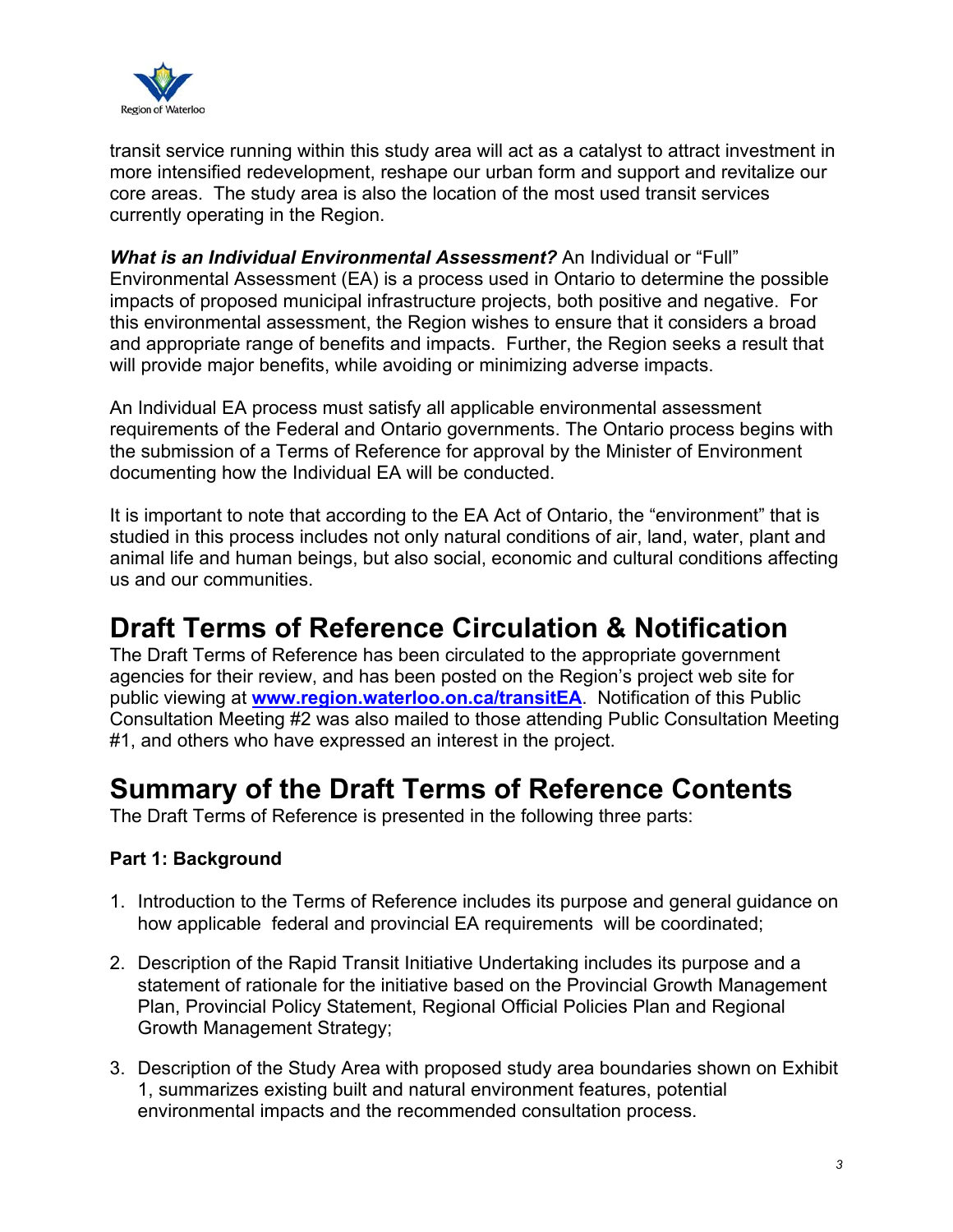



### **Exhibit 1 – Study Area Boundaries**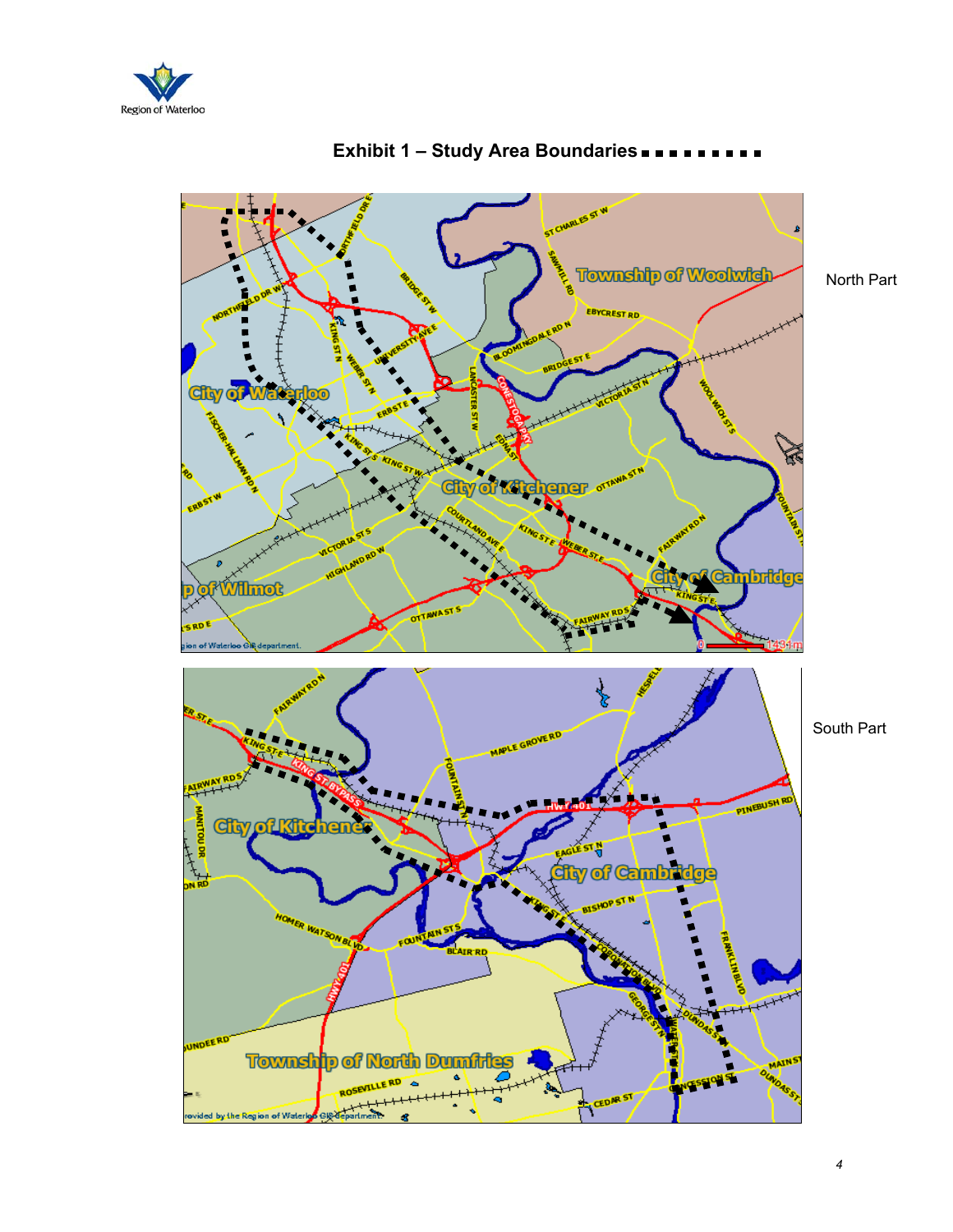

#### **Part 2: The Environmental Assessment Process**

The Environmental Assessment process is proposed to involve three phases of investigation, briefly described as follows:

- 4. Phase 1: Assessment of the proposed Undertaking (which is the proposed Rapid Transit Initiative, as set out above) and Alternatives to the Undertaking will compare three generic alternatives to the proposed rapid transit undertaking:
	- i. Baseline or do-nothing alternative, with the Region continuing to implement basic roadway improvements and Transportation Demand Management measures to address capacity deficiencies as required, but with no introduction of any further transit improvements or services in the Study Area;
	- ii. Improved Conventional Transit alternative, with the Region providing increased bus service and/or new transit service within the Study Area, without the inclusion of rapid transit; and
	- iii. Road Improvement/Expansion alternative, with the Region implementing roadway capacity and operational enhancements (e.g. widenings, extensions), along with Transportation Demand Management measures including conventional public transit and transit priority, measures to serve cycling, walking and increased auto occupancy and ways to alter regional travel characteristics, all without any rapid transit service.

Phase 1 includes goals and criteria for assessing these alternatives as shown below in Exhibit 2, and describes how the preferred Undertaking will be selected:

| <b>Regional Growth</b><br><b>Management Strategy</b><br><b>Goals</b> | <b>Environmental Assessment Evaluation Criteria</b>                   |
|----------------------------------------------------------------------|-----------------------------------------------------------------------|
| Enhance Our                                                          | Relative amount of land consumed<br>$\mathbf 1$ .                     |
| Environment                                                          | Relative impact on air quality<br>2.                                  |
|                                                                      | 3.<br>Relative impact of emissions contributing to climate change     |
| <b>Build Vibrant Urban</b>                                           | Relative contribution to Region re-urbanization objectives<br>4.      |
| <b>Places</b>                                                        | 5.<br>Relative contribution to innovative urban design                |
|                                                                      | 6.<br>Relative contribution to public health                          |
| <b>Provide Greater</b>                                               | 7.<br>Relative contribution to increased transportation choice        |
| <b>Transportation Choice</b>                                         | 8.<br>Relative contribution to increased Region transit ridership     |
|                                                                      | 9.<br>Relative affordability of personal transportation cost          |
|                                                                      | 10.<br>Relative flexibility to changes in operation                   |
| <b>Protect Our Countryside</b>                                       | 11. Relative contribution to the Region's countryside protection goal |
| Foster a Strong                                                      | 12. Relative contribution to downtown revitalization                  |
| Economy                                                              | 13. Relative capital cost to the Region                               |

**Exhibit 2 – Goals & Criteria for Assessing Alternatives to the Undertaking**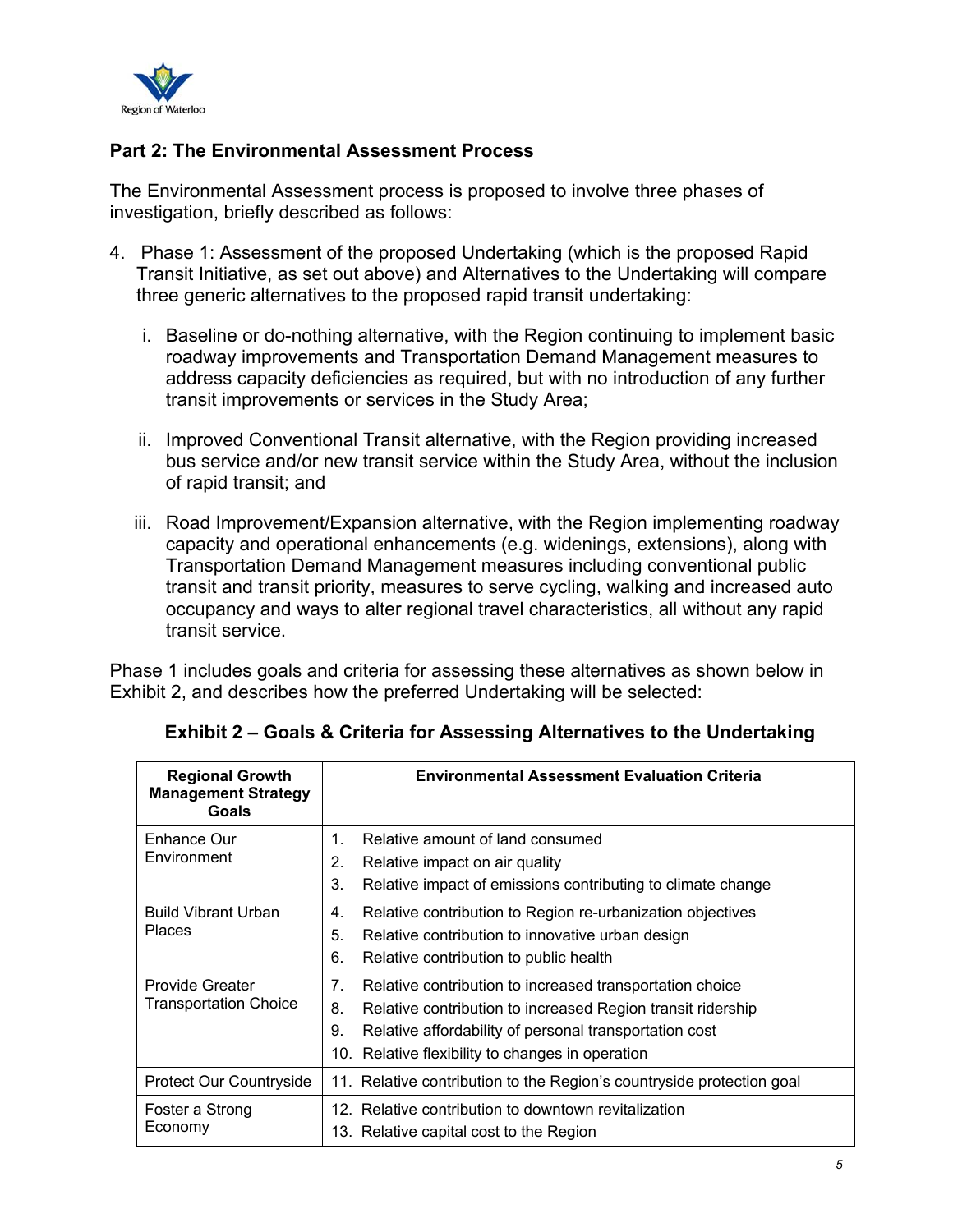

l

| <b>Ensure Overall</b> | 14. Degree of compatibility with other Regional plans and strategies |
|-----------------------|----------------------------------------------------------------------|
| Coordination &        | 15. Degree of compatibility with provincial and federal plans and    |
| Cooperation           | strategies.                                                          |

#### **NOTE: If there are other goals and/or criteria that you consider important in assessing the three generic alternatives noted on page 3, please list them on the attached Comment Sheet.**

With the alternatives to the undertaking identified, plus the evaluation criteria, the evaluation framework will apply the following decision steps to each alternative to the undertaking to determine if the proposed Undertaking is preferred:

- required data collection and analysis;
- evaluation of alternatives to the undertaking;
- selection of "draft" preferred alternative to the undertaking by proponent;
- public consultation on "draft" preferred alternative to the undertaking; and
- finalized selection of preferred undertaking based on consideration of public input.

If the proposed undertaking is preferred, the Region will advance to Phase 2 of the Assessment process. If an alternative to the undertaking is preferred, the Region will consider the appropriate next steps.

5. Phase 2: Assessment of Alternative Methods Of Carrying Out The Undertaking, summarized in Exhibit 3.

In Phase 2 of the Environmental Assessment process, the Region wishes to ensure that each alternative method of carrying out rapid transit meets its overall objectives. For this reason, the Region will begin the Phase 2 Assessment of Alternative Methods with a screening process to screen out alternatives that do not meet its objectives. The Region proposes to follow up this screening step with two distinct evaluation steps. The following summarizes the proposed three-step process:

**Step 1: Screening Process for Alternative Technologies and Route Designs** – As there exists a very broad range of alternative rapid transit technologies and route designs, the Region will be applying a screening process to screen out from further consideration those technologies and route designs that do not meet the Region's objectives. The initial list of technologies and route designs is set out in Exhibit 3.

**Step 2**: **Evaluation and Ranking of Reasonable Route Section Alternatives** - All alternative technologies and route designs remaining after the screening process will be considered the "short list" of alternative rapid transit methods. These alternatives will then be considered in the context of specific alternative route locations within the study

<sup>&</sup>lt;sup>1</sup> Includes Places to Grow Strategy for the Greater Golden Horseshoe Area: Compatible with Federal/Provincial/Municipal goals such as Promoting Economic Competitiveness, Protecting the Environment, Social Cohesiveness & Healthier Lifestyles, Rural Land Protection, Managing Growth, Intermodal Interconnectivity and Preventing Gridlock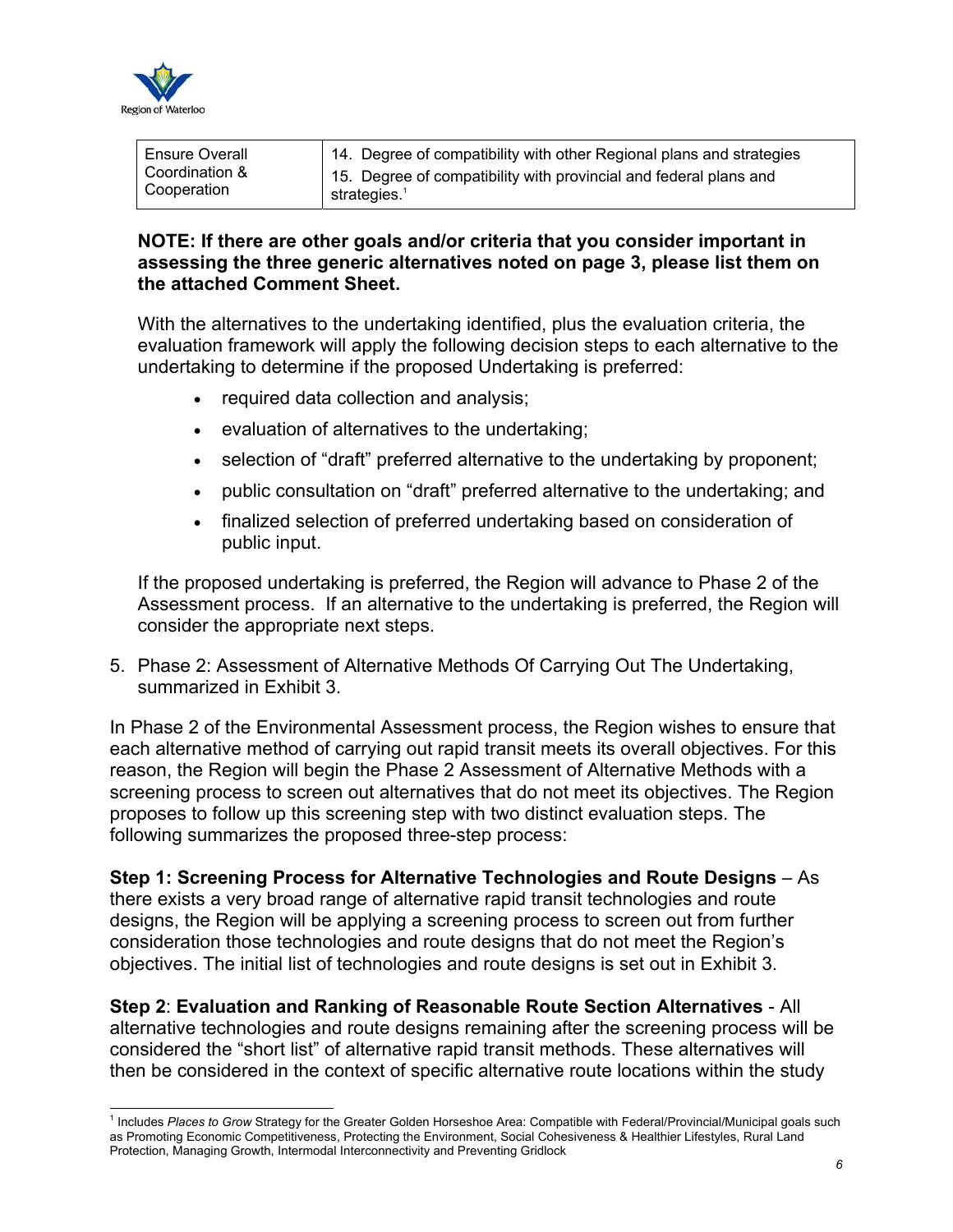

area. Using seven study area sections, the Region will carry out a detailed evaluation and assessment of each reasonable route option and the short list technology and route design options. The relative advantages and disadvantages of each such option will be compared using the evaluation criteria described in Exhibit 5, leading to the identification of a ranking of each reasonable rapid transit method (i.e., route design, technology and route) within each study area section.

#### **Step 3**: **Evaluation of Reasonable System Alternatives to Identify a Preferred**

**System** – The Region proposes to establish a rapid transit system. Therefore, following the identification of the rankings for each reasonable alternative method within each study area section, the Region will carry out an evaluation of the reasonable system options available to it. Each such system option will involve a rapid transit route that links up each of the three urban areas forming the study area. The purpose of this third step is to determine which system is, overall, preferred by the Region.. Alternative systems will be developed based on a mixture of different rapid transit technologies and/or route designs in different sections along the proposed route, and evaluated with criteria that will consider: (1) the Step 2 ranking, (2) the number and location of required transfer points in relation to the number of users; (3) the overall system economic costs; and (4) the overall system economic benefits to the Region. The evaluation methodology for this Step 3 is set out in Exhibit 6.

The result of this Phase of the Environmental Assessment will be the identification of a preferred rapid transit system, including the preferred technology or technologies, route design or designs and route linking the urban areas of Waterloo, Kitchener and Cambridge.

|                | <b>Alternative Route Designs</b> | <b>Basic Route Characteristics</b>                                                                                                                                      | <b>Potential Technology</b>                                                                              |
|----------------|----------------------------------|-------------------------------------------------------------------------------------------------------------------------------------------------------------------------|----------------------------------------------------------------------------------------------------------|
| 1.             | <b>Shared Use Route</b>          | Rapid Transit operating at-grade<br>within the road right-of-way which<br>it shares with other vehicular<br>traffic along entire route length.                          | <b>Bus Rapid Transit (BRT)</b><br>Light Rail Transit (BRT)                                               |
| 2 <sub>1</sub> | Dedicated On-Road Route          | Rapid Transit operating at-grade<br>within the road right-of-way in a<br>dedicated lane or lanes along<br>entire route length.                                          | Bus Rapid Transit (BRT)<br>Light Rail Transit (LRT)                                                      |
| 3 <sub>1</sub> | Dedicated Off-Road Route         | Rapid Transit operating within an<br>at-grade right-of-way that is<br>separate from the road network<br>along entire route length.                                      | Bus Rapid Transit (BRT)<br><b>Commuter Rail</b><br>Light Rail Transit (LRT)<br>Rail Multiple Units (DMU) |
|                | 4. Mix of On/Off Road Route      | Rapid Transit that is compatible<br>operating at-grade in shared or<br>dedicated on-road conditions, and<br>dedicated off-road conditions<br>along entire route length. | Bus Rapid Transit (BRT)<br>Light Rail Transit (LRT)                                                      |
| 5.             | <b>Grade-Separated Route</b>     | Rapid Transit that operates within<br>a dedicated right-of-way<br>separated above or below street                                                                       | Aerobus<br><b>Automated Guideway Transit</b><br>(AGT)                                                    |

#### **Exhibit 3 – Alternative Route Designs**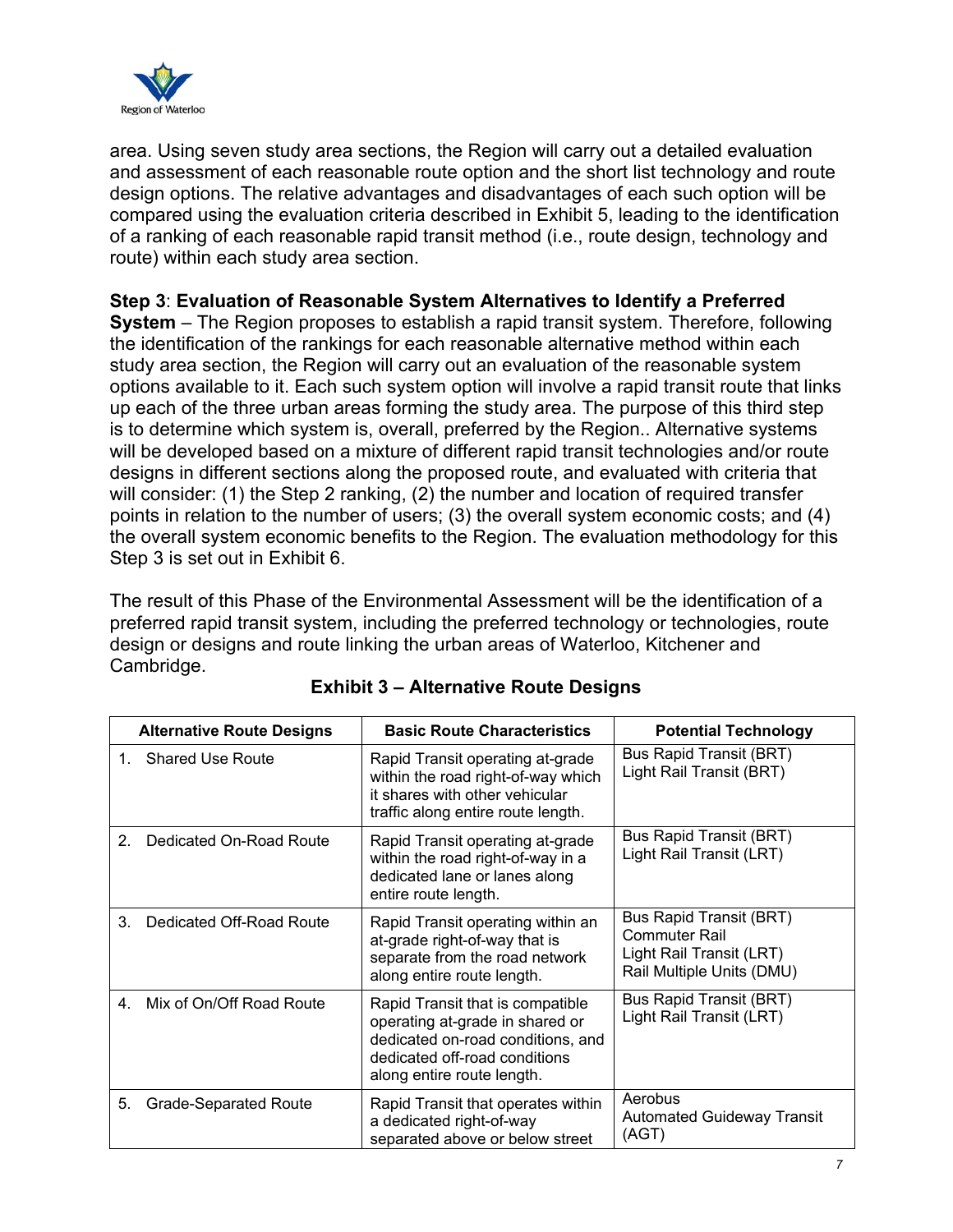

|  | level other than bridges or tunnels<br>for crossing purposes. | Magnetic Levitation (Maglev)<br>Monorail<br><b>Personal Rapid Transit System</b><br>(PRT)<br>Subway |
|--|---------------------------------------------------------------|-----------------------------------------------------------------------------------------------------|
|--|---------------------------------------------------------------|-----------------------------------------------------------------------------------------------------|

A pass/fail approach will be use to "screen out" those methods that cannot properly perform within the context of Waterloo Region and the Environmental Assessment process. The screening criteria are presented in Exhibit 4 below:

#### **Exhibit 4 – Criteria for Screening Alternative Methods**

| <b>Screening Criteria</b>   | <b>Pass/Fail Questions</b>                                                                     |
|-----------------------------|------------------------------------------------------------------------------------------------|
| <b>RGMS Re-urbanization</b> | Is the route design consistent with municipal intensification and<br>redevelopment objectives? |
| <b>Service Quality</b>      | Are there proven applications of the method in comparable settings?                            |
| <b>System Performance</b>   | Does the route design improve transit travel time?                                             |

Once the short-listed methods (rapid transit technologies and routes) have been screened, those remaining will be assessed and evaluated based on a more detailed list of criteria and indicators (ways to measure the criteria). **If you think there are other criteria/indicators that should be considered, please list them on the attached Comment Sheet.** 

#### **Exhibit 5 – Criteria for Evaluating and Ranking Short-Listed Alternative Methods**

| Criteria Groups/ Criteria                                                                                                           | <b>Indicator</b>                                                                                                                                                          |
|-------------------------------------------------------------------------------------------------------------------------------------|---------------------------------------------------------------------------------------------------------------------------------------------------------------------------|
| <b>Transportation</b>                                                                                                               |                                                                                                                                                                           |
| <b>Ridership Potential</b>                                                                                                          | Ridership forecast and % share of total transportation trips                                                                                                              |
| <b>System Reliability</b>                                                                                                           | On-time performance of alternative technologies                                                                                                                           |
| System Performance                                                                                                                  | Average travel time and vehicle-kilometres of travel within<br>the study area                                                                                             |
| Right of Way requirements                                                                                                           | Hectares of land needing to be purchased x estimated cost<br>per hectare                                                                                                  |
| Travel time competitiveness with auto                                                                                               | Estimated future travel times and trip length for transit vs.<br>auto                                                                                                     |
| <b>Social Environment</b>                                                                                                           |                                                                                                                                                                           |
| Ability to serve residential uses                                                                                                   | Number of residents within 800 m of all proposed stations<br>along the route; Number of affordable housing units within<br>800 m of all proposed stations along the route |
| Ability to serve institutional uses<br>(secondary, post secondary student<br>populations, major government buildings,<br>hospitals) | Number of institutional uses and projected users within<br>800m of all proposed stations along the route                                                                  |
| Vibration                                                                                                                           | Number of buildings within 50 metres of the route centerline                                                                                                              |
| <b>Noise</b>                                                                                                                        | Number and length of locations along route where ambient<br>noise levels will increase by more than 5 dBA                                                                 |
| Contribution to cultural environment                                                                                                | Total number of cultural uses within 800m of all proposed<br>stations along the route                                                                                     |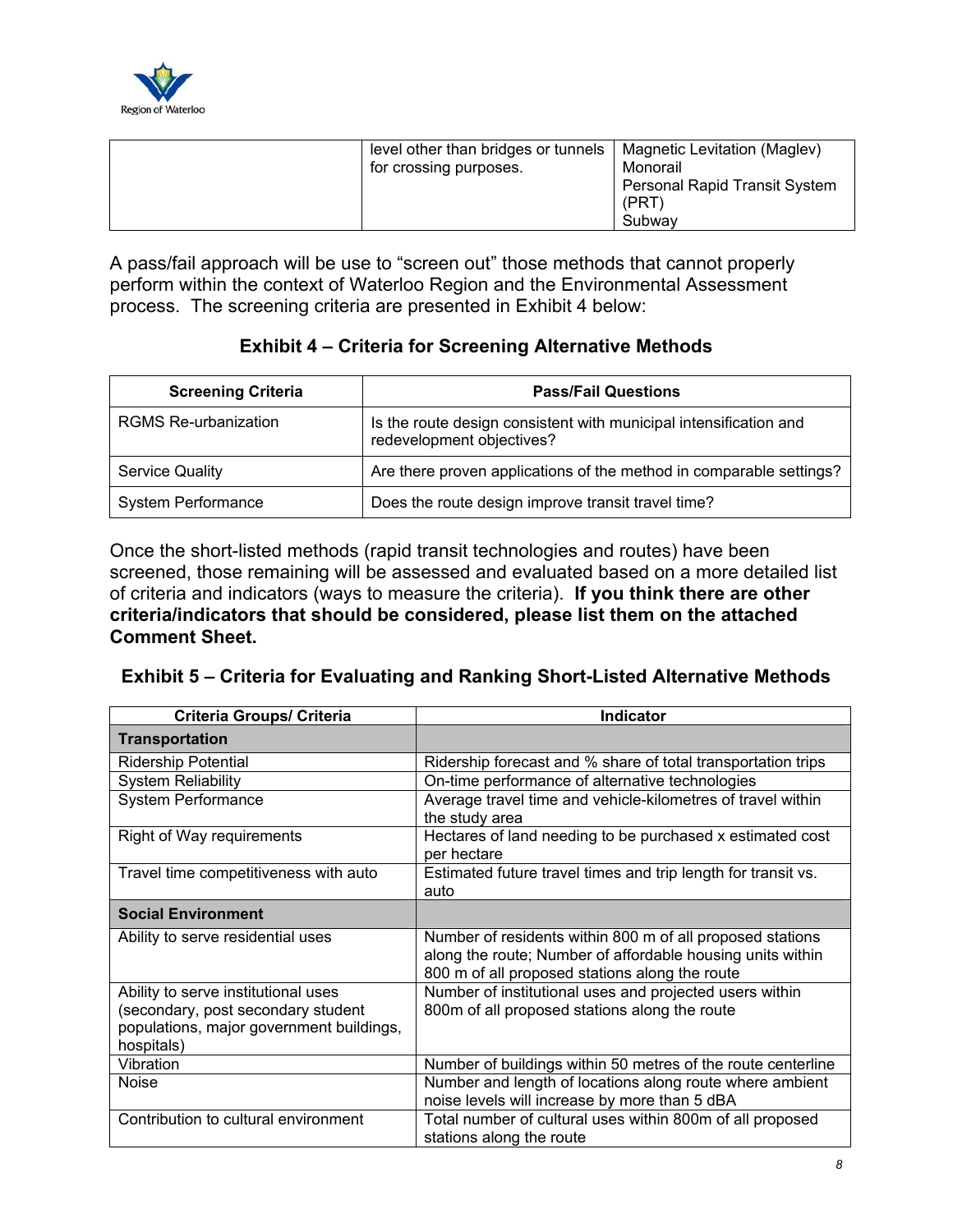

| Contribution to recreational environment         | Total number of recreational uses within 800m of all<br>proposed stations along the route                                                                                                                                    |
|--------------------------------------------------|------------------------------------------------------------------------------------------------------------------------------------------------------------------------------------------------------------------------------|
| Contribution to public health                    | Average percentage of total transit user trips taken by<br>cycling or walking to transit stations; Number of auto trips<br>converted to transit trips                                                                        |
| Contribution to built heritage                   | Total number of designated heritage properties and<br>buildings within 800 m of all proposed stations along the<br>route                                                                                                     |
| <b>Natural Environment</b>                       |                                                                                                                                                                                                                              |
| Ecological impact                                | Total displacement of terrestrial and aquatic features (ha)<br>plus Total disruption of terrestrial and aquatic habitat (ha of<br>habitat adjacent to system which will receive increased daily<br>noise, lights, vibration) |
| Surface water quality                            | Linear km of new hard surfaces                                                                                                                                                                                               |
| <b>Economic Impact</b>                           |                                                                                                                                                                                                                              |
| Ability to serve concentrations of<br>employment | Number of employment opportunities within 800m of all<br>proposed stations along the route                                                                                                                                   |
| Ability to serve retailers                       | Square footage of retail space and projected customers<br>within 800 m of all proposed stations along the route                                                                                                              |
| Cost                                             | Estimated capital cost, and operations and maintenance<br>cost associated with the method                                                                                                                                    |

The result of the Step 2 assessment will be a series of rankings for each reasonable alternative within each of the seven sections making up the overall rapid transit route. The purpose of Step 3 in this process is to, first, identify combinations of these sections that create reasonable system alternatives and, second, to evaluate the most reasonable alternatives to identify a preferred system which covers the entire route. The Region anticipates that this evaluation will include comparing between two and five reasonable system alternatives. The criteria listed in Exhibit 6 will be applied to each of the reasonable system design alternatives identified from the Step 2 rankings. **If you think there are other criteria/indicators that should be considered, please list them on the attached Comment Sheet.** 

|    | <b>Evaluation Criteria</b>                 | <b>Indicators</b>                                                                                                       |
|----|--------------------------------------------|-------------------------------------------------------------------------------------------------------------------------|
|    | <b>Section Route Rankings</b><br>(Step 2)  | Comparison of system alternative based on rankings of each section<br>making up the alternative                         |
| 2. | <b>System Performance</b>                  | Number and location of required transfer points in relation to number of<br>anticipated users                           |
| 3. | Overall System Economic<br>Costs           | Quantitative estimate of the total capital, operations and maintenance<br>costs for the system alternative              |
| 4. | Overall System Economic<br><b>Benefits</b> | Quantitative estimate of the total economic benefit potential resulting<br>from the operations of an alternative system |

#### **Exhibit 6 – Criteria for Evaluating Alternative Systems**

**If you think there are other criteria/indicators that should be considered, please list them on the attached Comment Sheet.**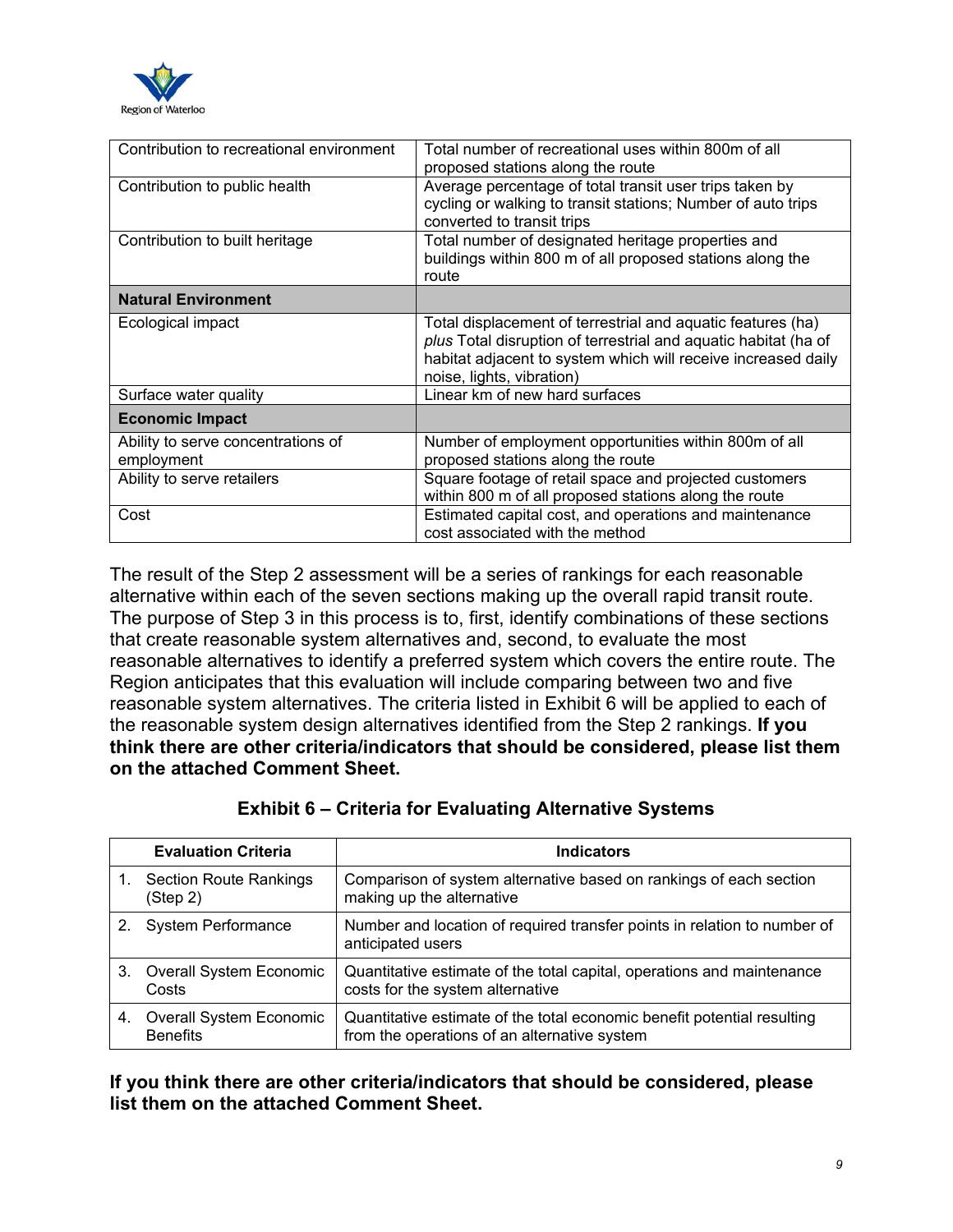

The result of this second Phase of the Environmental Assessment is the identification of a preferred rapid transit system, including preferred transportation technologies, routes and station locations.

6. Phase 3: Assessment of the Preliminary Design of the Undertaking provides basic guidance for the preparation of designs and mitigation measures for the preferred rapid transit system. This Phase will consider architectural and engineering design measures to further improve the benefits of the rapid transit initiative such as how to link rapid transit stations with surrounding land use. It will also include consideration of design measures that avoid or reduce adverse effects in areas near the road transit route.

Design measures under consideration may include may include:

- those which improve benefits, such as making facilities more transit friendly, improving accessibility of transit to persons, and/or improving integration of different modes of transportation;
- those which avoid impacts such as noise, vibration, other emissions and construction scheduling; and
- those which lessen impacts which cannot reasonably be avoided.

#### **Part 3: Other Requirements**

- 7. Other Approvals Required A number of subsequent approvals may require more detailed design and information not available within the scope of the Ontario Environmental Assessment Act approval including Regional and local Official Plans, local zoning bylaws and other provincial and Canadian Environmental Assessment Act approvals;
- 8. Compliance Monitoring During the Environmental Assessment preparation, Waterloo Region will commit to developing a compliance strategy and schedule to monitor the implementation of any recommended undertaking. This will include measuring potential impacts such as noise, water quality and air quality effects associated with the construction of the undertaking. The monitoring strategy will be developed in consultation with the Environmental Assessment and Approvals Branch of MOE. The proponent must comply with the terms and conditions of the monitoring strategy and the commitments identified in the Environmental Assessment, and report to MOE on how the compliance has been achieved.
- 9. Terms of Reference Flexibility Where a matter is not specifically addressed in these Terms of Reference, there is an opportunity for the Region to consider additional assessment, analysis and/or agency, stakeholder and public input. Such matters include the following:
- evaluation methodologies to be used to select the preferred planning alternative and/or alternative method;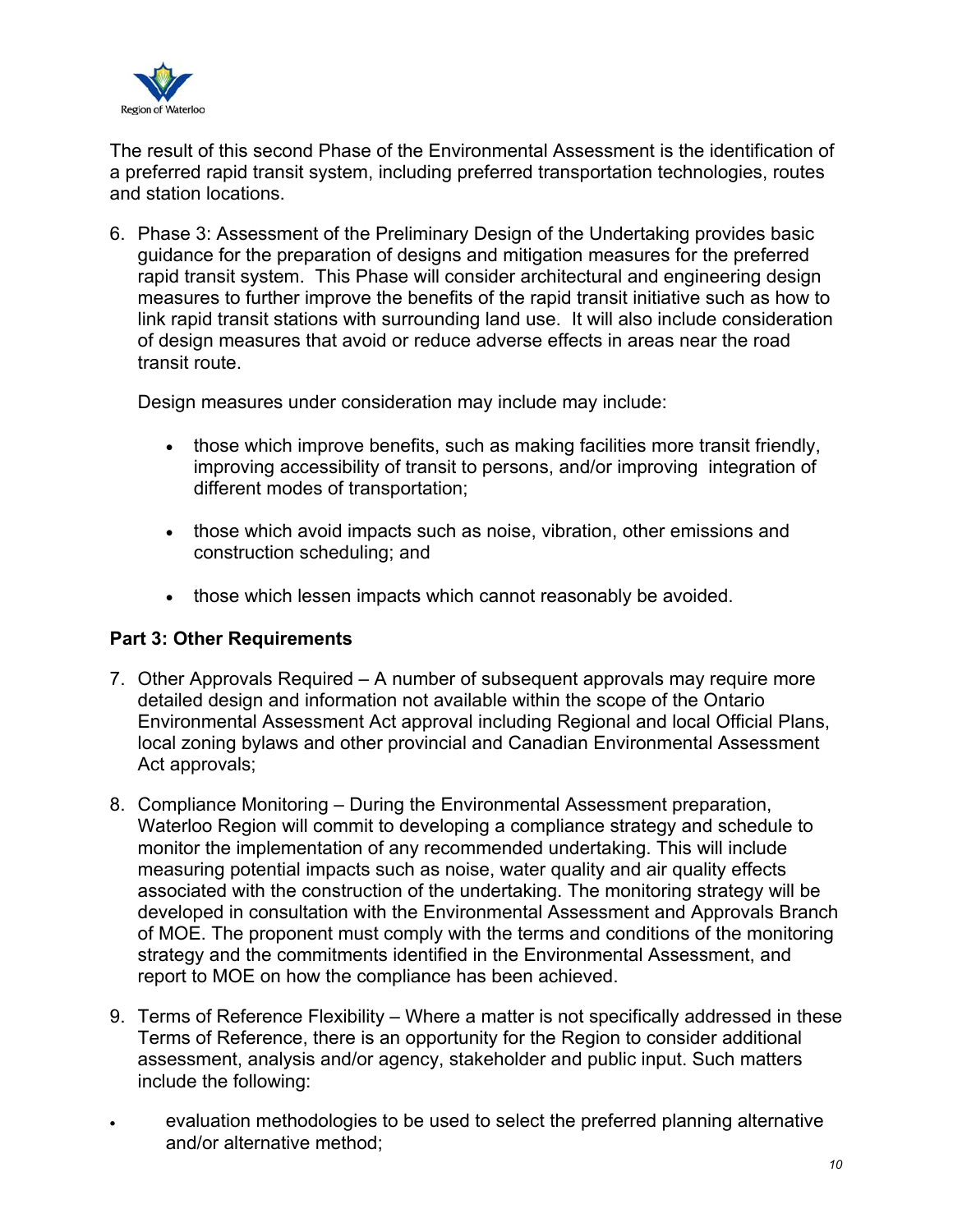

- additional or expanded technical studies to ensure that the nature and magnitude of potential impacts (i.e. natural, socio-cultural, economic) are accurately identified and mitigated; and
- enhancements to the public consultation program.

### **Schedule of Events**

Public Notification of Draft Terms of Reference Pre-Submission Review – March 1, 2005

30-day Public Review Period – March 2 – April 1, 2005

Pre-Submission Public Meeting #2 – March 8, 2005

Completion of Final Terms of Reference – April, 2005

Minister's Decision on Approval (maximum 12 weeks) – early July, 2005 latest.

### **We Want Your Input!**

The Region of Waterloo requests input from the public on the questions offered on the attached Comment Sheet.

### **What Happens Next?**

The project team will review all public and agency input received at this Public Meeting, and over the following weeks leading up to the April 1, 2005 deadline for submission of comments. During this review period, the project team may also contact and respond to agencies, stakeholders and individuals wishing to discuss any aspect of the Draft Terms of Reference. It will then be finalized with due regard to this input, and submitted to the Minister of Environment for approval. Subject to Minister approval, the Region of Waterloo plans to proceed with the Environmental Assessment for the Rapid Transit Initiative in accordance with the framework established in the Terms of Reference.

### **How Do I Stay Informed?**

If you wish to stay informed about the progress of the Rapid Transit Initiative and the EA preparation, and have not previously identified yourself to the Region, please provide your name, postal address, e-mail address and any group affiliation to either:

Mr. Graham Vincent, P. Eng. OR Director Transportation Planning Regional Municipality of Waterloo 150 Frederick Street Kitchener, ON N2G 4J3 Phone: 575-4027 Fax: 575-4449 e-mail: vgraham@region.waterloo.on.ca

Don Drackley, MCIP Senior Associate IBI Group 31-130 Cedar Street, Suite 107 Cambridge, ON N1S 5A5 Phone: 620-8898 Fax: 622-3621 E-mail: ddrackley@ibigroup.com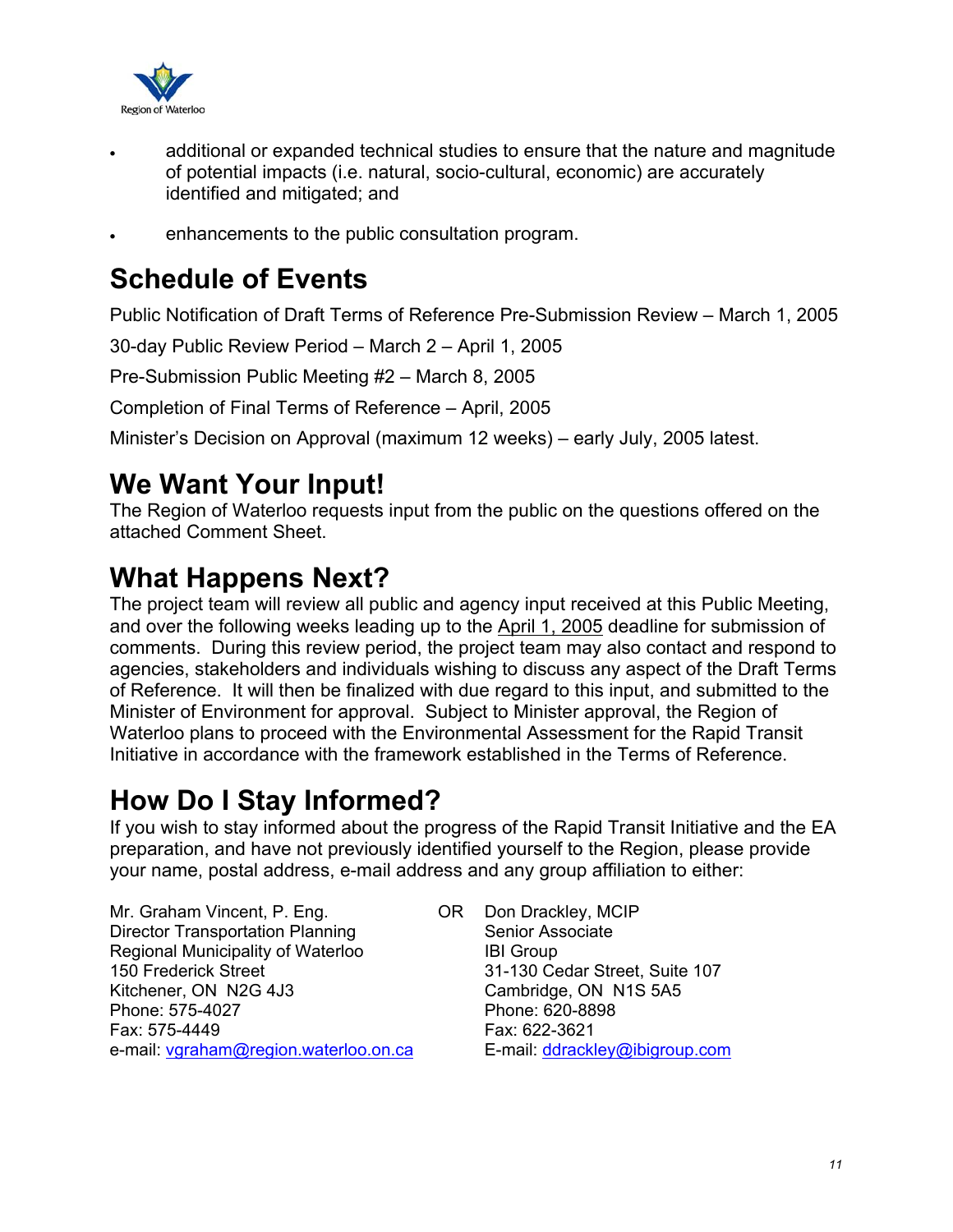

### **COMMENT SHEET Draft Environmental Assessment Terms of Reference Rapid Transit Initiative**

**Public Meeting Tuesday, March 8, 2005**

Please complete and hand in this Comment Sheet in the Comment Box so your views can be considered in the preparation of the Terms of Reference for the Rapid Transit Initiative Environmental Assessment. If you wish to prepare your comments later, then please mail, fax or e-mail your comments no later than **April 1, 2005** to:

> Mr. David Durant, P. Eng. Senior Transportation Engineer Regional Municipality of Waterloo 150 Frederick Street Kitchener, ON N2G 4J3 Phone: 757-4027 Fax: 575-4449 e-mail: ddavid@region.waterloo.on.ca

1. Other goals and criteria you suggest should be used to assess Alternatives to the Rapid Transit Undertaking?

 $\mathcal{L}_\text{max}$  and  $\mathcal{L}_\text{max}$  and  $\mathcal{L}_\text{max}$  and  $\mathcal{L}_\text{max}$  and  $\mathcal{L}_\text{max}$  and  $\mathcal{L}_\text{max}$  $\mathcal{L}_\text{max} = \mathcal{L}_\text{max} = \mathcal{L}_\text{max} = \mathcal{L}_\text{max} = \mathcal{L}_\text{max} = \mathcal{L}_\text{max} = \mathcal{L}_\text{max} = \mathcal{L}_\text{max} = \mathcal{L}_\text{max} = \mathcal{L}_\text{max} = \mathcal{L}_\text{max} = \mathcal{L}_\text{max} = \mathcal{L}_\text{max} = \mathcal{L}_\text{max} = \mathcal{L}_\text{max} = \mathcal{L}_\text{max} = \mathcal{L}_\text{max} = \mathcal{L}_\text{max} = \mathcal{$  $\mathcal{L}_\text{max} = \mathcal{L}_\text{max} = \mathcal{L}_\text{max} = \mathcal{L}_\text{max} = \mathcal{L}_\text{max} = \mathcal{L}_\text{max} = \mathcal{L}_\text{max} = \mathcal{L}_\text{max} = \mathcal{L}_\text{max} = \mathcal{L}_\text{max} = \mathcal{L}_\text{max} = \mathcal{L}_\text{max} = \mathcal{L}_\text{max} = \mathcal{L}_\text{max} = \mathcal{L}_\text{max} = \mathcal{L}_\text{max} = \mathcal{L}_\text{max} = \mathcal{L}_\text{max} = \mathcal{$  $\mathcal{L}_\text{max}$  and  $\mathcal{L}_\text{max}$  and  $\mathcal{L}_\text{max}$  and  $\mathcal{L}_\text{max}$  and  $\mathcal{L}_\text{max}$  and  $\mathcal{L}_\text{max}$  $\mathcal{L}_\text{max}$  and  $\mathcal{L}_\text{max}$  and  $\mathcal{L}_\text{max}$  and  $\mathcal{L}_\text{max}$  and  $\mathcal{L}_\text{max}$  and  $\mathcal{L}_\text{max}$  $\mathcal{L}_\text{max}$  and  $\mathcal{L}_\text{max}$  and  $\mathcal{L}_\text{max}$  and  $\mathcal{L}_\text{max}$  and  $\mathcal{L}_\text{max}$  and  $\mathcal{L}_\text{max}$  $\mathcal{L}_\text{max} = \mathcal{L}_\text{max} = \mathcal{L}_\text{max} = \mathcal{L}_\text{max} = \mathcal{L}_\text{max} = \mathcal{L}_\text{max} = \mathcal{L}_\text{max} = \mathcal{L}_\text{max} = \mathcal{L}_\text{max} = \mathcal{L}_\text{max} = \mathcal{L}_\text{max} = \mathcal{L}_\text{max} = \mathcal{L}_\text{max} = \mathcal{L}_\text{max} = \mathcal{L}_\text{max} = \mathcal{L}_\text{max} = \mathcal{L}_\text{max} = \mathcal{L}_\text{max} = \mathcal{$ 

2. Other criteria you suggest should be used to assess and evaluate the short list of Alternative Rapid Transit Methods?

 $\mathcal{L}_\text{max}$  and  $\mathcal{L}_\text{max}$  and  $\mathcal{L}_\text{max}$  and  $\mathcal{L}_\text{max}$  and  $\mathcal{L}_\text{max}$  and  $\mathcal{L}_\text{max}$  $\mathcal{L}_\text{max}$  and  $\mathcal{L}_\text{max}$  and  $\mathcal{L}_\text{max}$  and  $\mathcal{L}_\text{max}$  and  $\mathcal{L}_\text{max}$  and  $\mathcal{L}_\text{max}$  $\mathcal{L}_\text{max} = \mathcal{L}_\text{max} = \mathcal{L}_\text{max} = \mathcal{L}_\text{max} = \mathcal{L}_\text{max} = \mathcal{L}_\text{max} = \mathcal{L}_\text{max} = \mathcal{L}_\text{max} = \mathcal{L}_\text{max} = \mathcal{L}_\text{max} = \mathcal{L}_\text{max} = \mathcal{L}_\text{max} = \mathcal{L}_\text{max} = \mathcal{L}_\text{max} = \mathcal{L}_\text{max} = \mathcal{L}_\text{max} = \mathcal{L}_\text{max} = \mathcal{L}_\text{max} = \mathcal{$  $\mathcal{L}_\text{max} = \mathcal{L}_\text{max} = \mathcal{L}_\text{max} = \mathcal{L}_\text{max} = \mathcal{L}_\text{max} = \mathcal{L}_\text{max} = \mathcal{L}_\text{max} = \mathcal{L}_\text{max} = \mathcal{L}_\text{max} = \mathcal{L}_\text{max} = \mathcal{L}_\text{max} = \mathcal{L}_\text{max} = \mathcal{L}_\text{max} = \mathcal{L}_\text{max} = \mathcal{L}_\text{max} = \mathcal{L}_\text{max} = \mathcal{L}_\text{max} = \mathcal{L}_\text{max} = \mathcal{$  $\mathcal{L}_\text{max}$  and  $\mathcal{L}_\text{max}$  and  $\mathcal{L}_\text{max}$  and  $\mathcal{L}_\text{max}$  and  $\mathcal{L}_\text{max}$  and  $\mathcal{L}_\text{max}$ \_\_\_\_\_\_\_\_\_\_\_\_\_\_\_\_\_\_\_\_\_\_\_\_\_\_\_\_\_\_\_\_\_\_\_\_\_\_\_\_\_\_\_\_\_\_\_\_\_\_\_\_\_\_\_\_\_\_\_\_\_\_\_\_\_\_\_\_\_\_